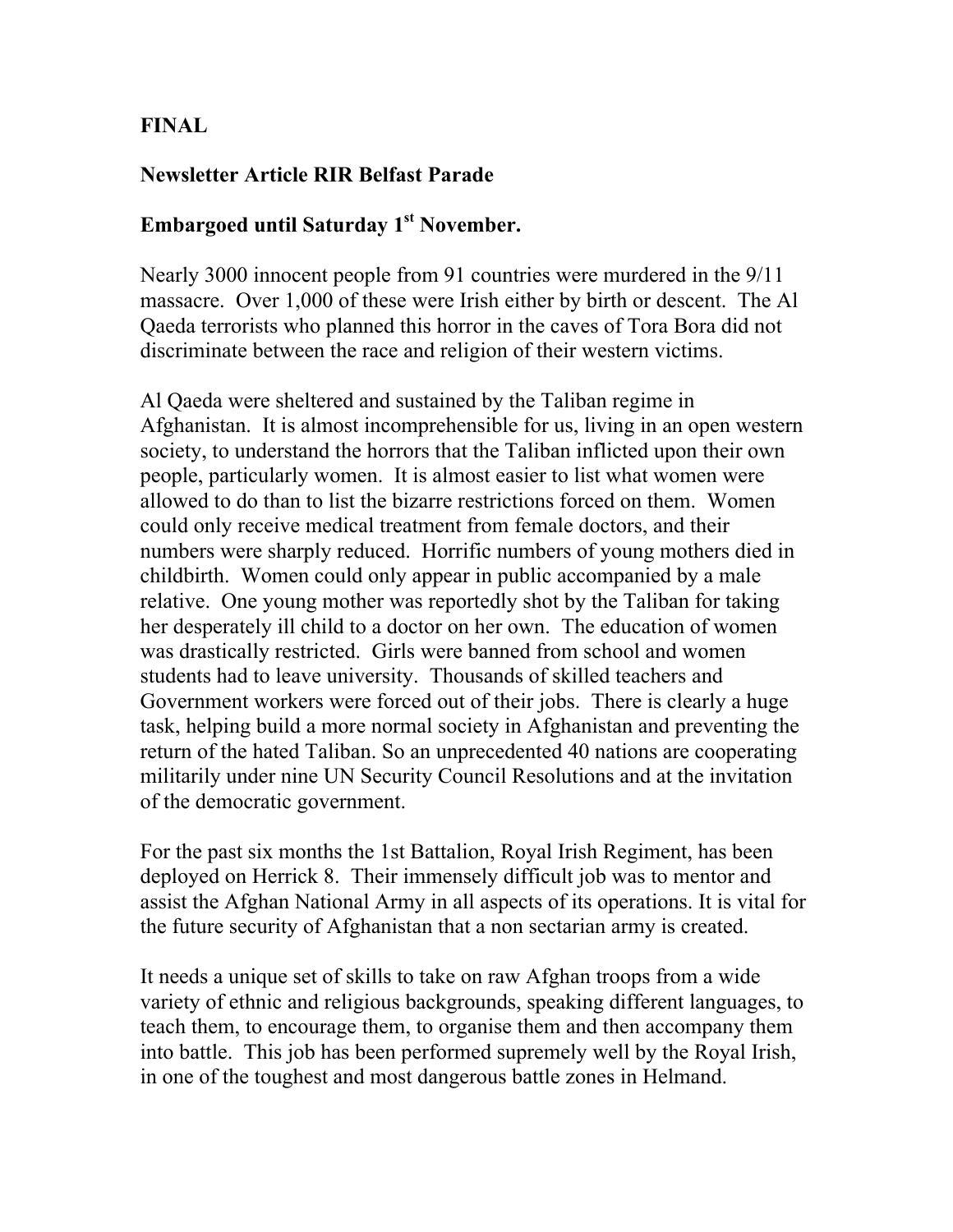Captain Brian Johnston attributed the Regiment's congeniality to a unique bond between the officers and men, saying, "I think it's due in no small part to coming from Ireland … It's that ability to relate to people and have an affinity with other cultures that Irish people have – even the guys in the battalion that aren't from Ireland soon learn to appreciate that quality."

This immensely difficult work has been carried out by people from across the community in Northern Ireland and a good number from south of the border. With horrible symmetry two friends were injured, one a catholic from Dublin the other a protestant from Belfast. Over 70 have been injured and tragically, Ranger Justin Cupples was killed days before the end of the tour. Our thoughts will be with his family and friends as we celebrate our troops' return.

Two weeks ago the Royal Irish paraded through Market Drayton in my constituency, the nearest town to their barracks at Tern Hill. A couple of days later following a service in the Abbey Church, they marched through the County Town of Shrewsbury.

It is absolutely right that the people of Shropshire should have been given an opportunity to honour publicly the selfless bravery and service of these young Irishmen who have put their lives on the line to protect us all whilst helping to bring security and prosperity to the divided country of Afghanistan.

The reception in both towns was tremendous; large numbers of people turned out. There was a genuine sense of admiration at what they had been doing and gratitude that they had nearly all come home safely. It was in no way jingoistic; there was not a hint of triumphalism. Afterwards we shared some curry back at the barracks and by chance three of the men I spoke to came from the Republic. They were astonished by the reception but I was equally moved to hear of the dangerous work they have been carrying out on our behalf.

Drawn together from all over Ireland, these young soldiers are an example to all. They can work well together, freely and harmoniously and deliver the goods. They are not bogged down in recriminations, the petty bickering and in the squabbles of the past. We can all be justly proud of them; I hope that their immensely difficult work will be celebrated by the people of Belfast with the same enthusiasm that they received in Shropshire.